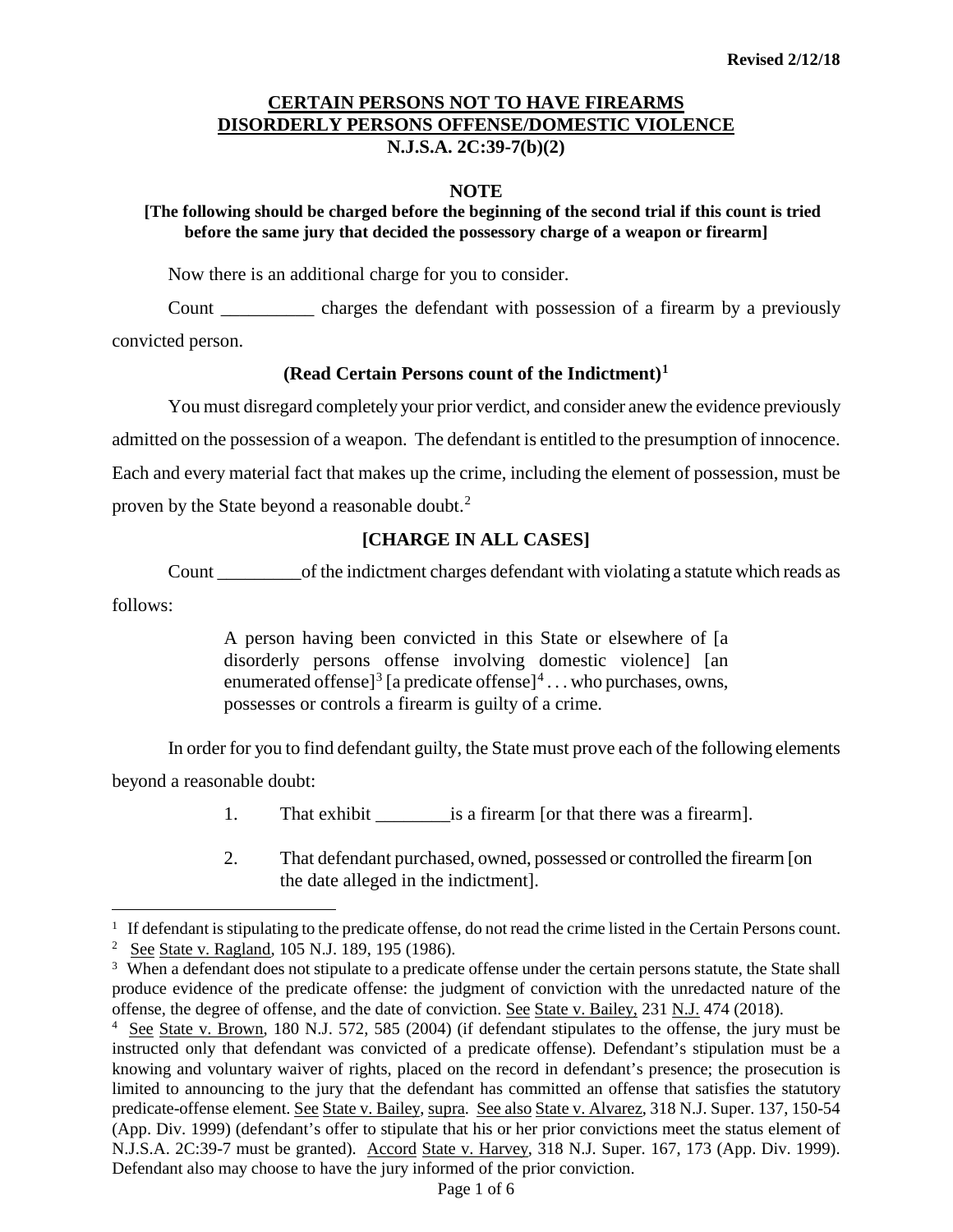3. That defendant is a person who previously has been convicted of [a disorderly persons offense involving domestic violence whether or not armed or in possession of a weapon<sup>[5](#page-1-0)</sup>] [the enumerated offense] [the predicate offense].

The first element the State must prove beyond a reasonable doubt is that exhibit is a firearm [or that there was a firearm]. A "firearm"<sup>[6](#page-1-1)</sup> means any handgun,<sup>[7](#page-1-2)</sup> rifle, shotgun, machine gun, automatic or semi-automatic rifle, or any gun, device or instrument in the nature of a weapon from which may be fired or ejected any solid projectable ball, slug, pellet, missile or bullet, or any gas, vapor or other noxious thing, by means of a cartridge or shell or by the action of an explosive or the igniting of flammable or explosive substances. It shall also include, without limitation, any firearm which is in the nature of an air gun, spring gun or pistol or other weapon of a similar nature in which the propelling force is a spring, elastic band, carbon dioxide, compressed or other gas or vapor, air or compressed air, or is ignited by compressed air, and ejecting a bullet or missile smaller than threeeights of an inch in diameter, with sufficient force to injure a person.

The second element the State must prove beyond a reasonable doubt is that defendant knowingly<sup>[8](#page-1-3)</sup> purchased, owned, possessed or controlled the firearm. A person acts knowingly with respect to the nature of his/her conduct or the attendant circumstances if he/she is aware that the conduct is of that nature or that such circumstances exist or the person is aware of a high probability of their existence. A person acts knowingly with respect to a result of the conduct if he/she is aware that it is practically certain that the conduct will cause a result. "Knowing," "with knowledge," or equivalent terms have the same meaning.

Knowledge is a condition of the mind. It cannot be seen. It can only be determined by inference from defendant's conduct, words or acts. A state of mind is rarely susceptible of direct proof but must ordinarily be inferred from the facts. Therefore, it is not necessary that the State produce witnesses to testify that defendant said that he/she had a certain state of mind when he/she did a particular thing. It is within your power to find that such proof has been furnished beyond a reasonable doubt by inferences which may arise from the nature of his/her acts and conduct and from

<span id="page-1-0"></span>Ĩ.  $5 \text{ See N.J.S.A. } 2C:39-1(r)$ 

<span id="page-1-1"></span><sup>6</sup> N.J.S.A. 2C:39-1(f).

<span id="page-1-2"></span> $\frac{7}{10}$  Handgun means any pistol, revolver or other firearm originally designed or manufactured to be fired by the use of a single hand. N.J.S.A. 2C:39-1(k). The handgun need not be presently operable. State v. Gantt, 101 N.J. 573 (1986).

<span id="page-1-3"></span><sup>8</sup> N.J.S.A. 2C:2-2(c)(3) applies the culpable state of mind of knowingly pursuant to N.J.S.A. 2C:2-2(b)(2) to this statutory crime.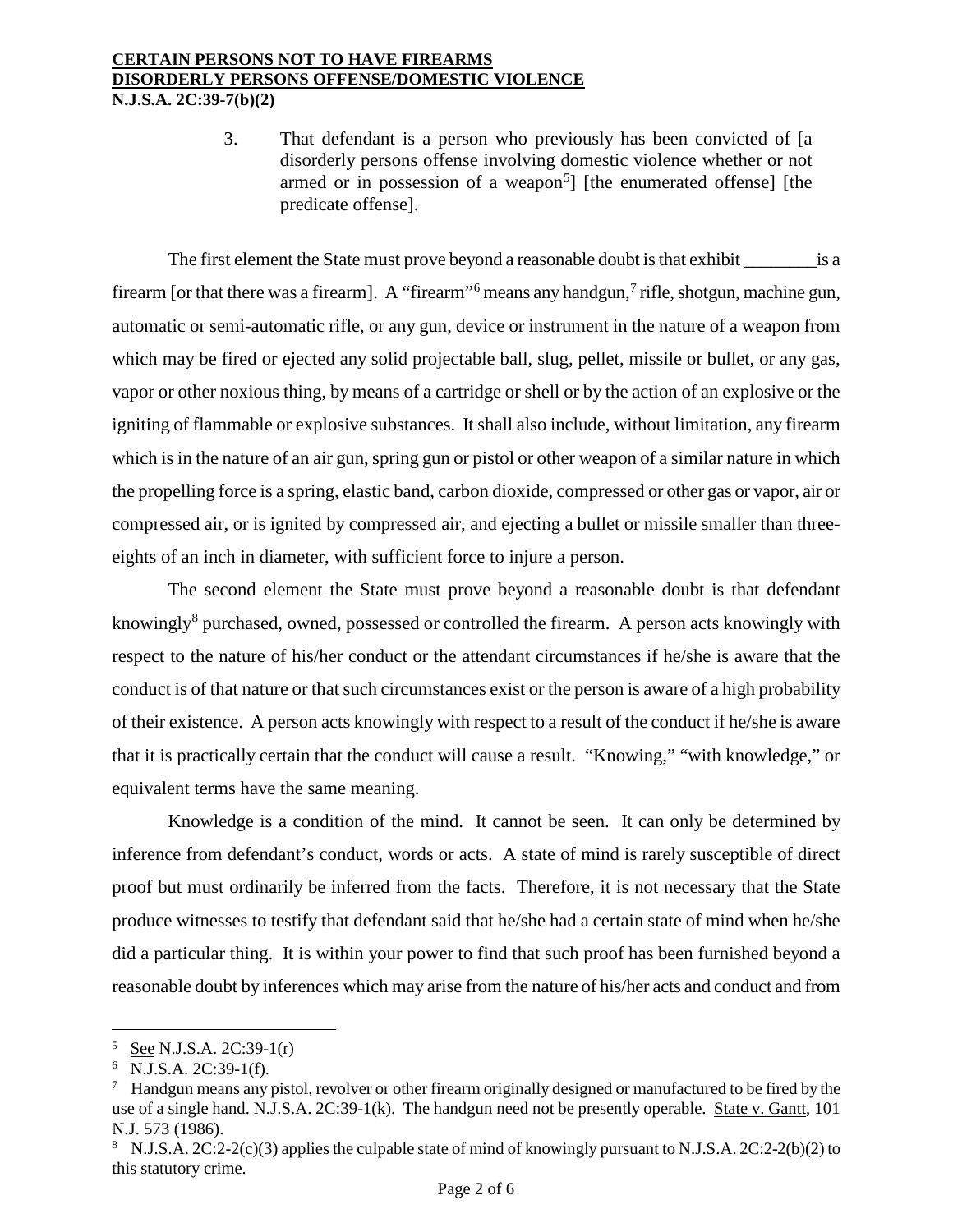all he/she said and did at the particular time and place and from all surrounding circumstances established by the evidence.

To possess<sup>[9](#page-2-0)</sup> an item under the law, one must have a knowing intentional control of that item accompanied by a knowledge of its character. So, a person who possesses the firearm must know or be aware that he/she possesses it, and he/she must know what it is that he/she possesses or controls, that is, that it is a firearm.

**[Where applicable charge the following**: Possession cannot merely be a passing control, fleeting or uncertain in its nature.] To possess within the meaning of the law, the defendant must knowingly procure or receive the item possessed or be aware of his/her control thereof for a sufficient period of time to have been able to relinquish his/her control if he/she chose to do so.

A person may possess \_\_\_\_\_\_\_\_ (an item) even though it was not physically on his/her person at the time of the arrest, if he/she had in fact, at some time prior to his/her arrest, control over it.

Possession means a conscious, knowing possession, either actual or constructive.

# **[CHARGE THE FOLLOWING PARAGRAPHS WHICH APPLY TO CASE] ACTUAL POSSESSION**

A person is in actual possession of a particular article or thing when he/she first, knows what it is: that is, he/she has knowledge of its character, and second, knowingly has it on his/her person at a given time.

# **CONSTRUCTIVE POSSESSION[10](#page-2-1)**

Possession may be constructive instead of actual. Constructive possession means possession in which the possessor does not physically have the item on his or her person but is aware that the item is present and is able to and has the intention to exercise control over it. So, someone who has knowledge of the character of an item and knowingly has both the power and the intention at a given time to exercise control over it, either directly or through another person or persons, is then in constructive possession of that item.

<span id="page-2-0"></span>Ĩ. 9 N.J.S.A. 2C:2-1. Additionally, charge any applicable and appropriate statutory inferences. For example, see N.J.S.A. 2C:39-2 which creates certain statutory inferences when a weapon is found in a motor vehicle. See also N.J.R.E. 303.

<span id="page-2-1"></span><sup>&</sup>lt;sup>10</sup> In State v. Spivey, 179 N.J. 229 (2004), the Supreme Court affirmed a conviction under N.J.S.A. 2C:39-4.1(a), possession of a firearm while committing certain drug offenses, and noted that the statute suggested a temporal and spatial link between possession of the firearm and the drugs. The Court ruled that the evidence "must permit the jury to infer that the firearm was accessible for use in the commission of the [drug] crime." In the appropriate case, the possession charge may be supplemented by this language.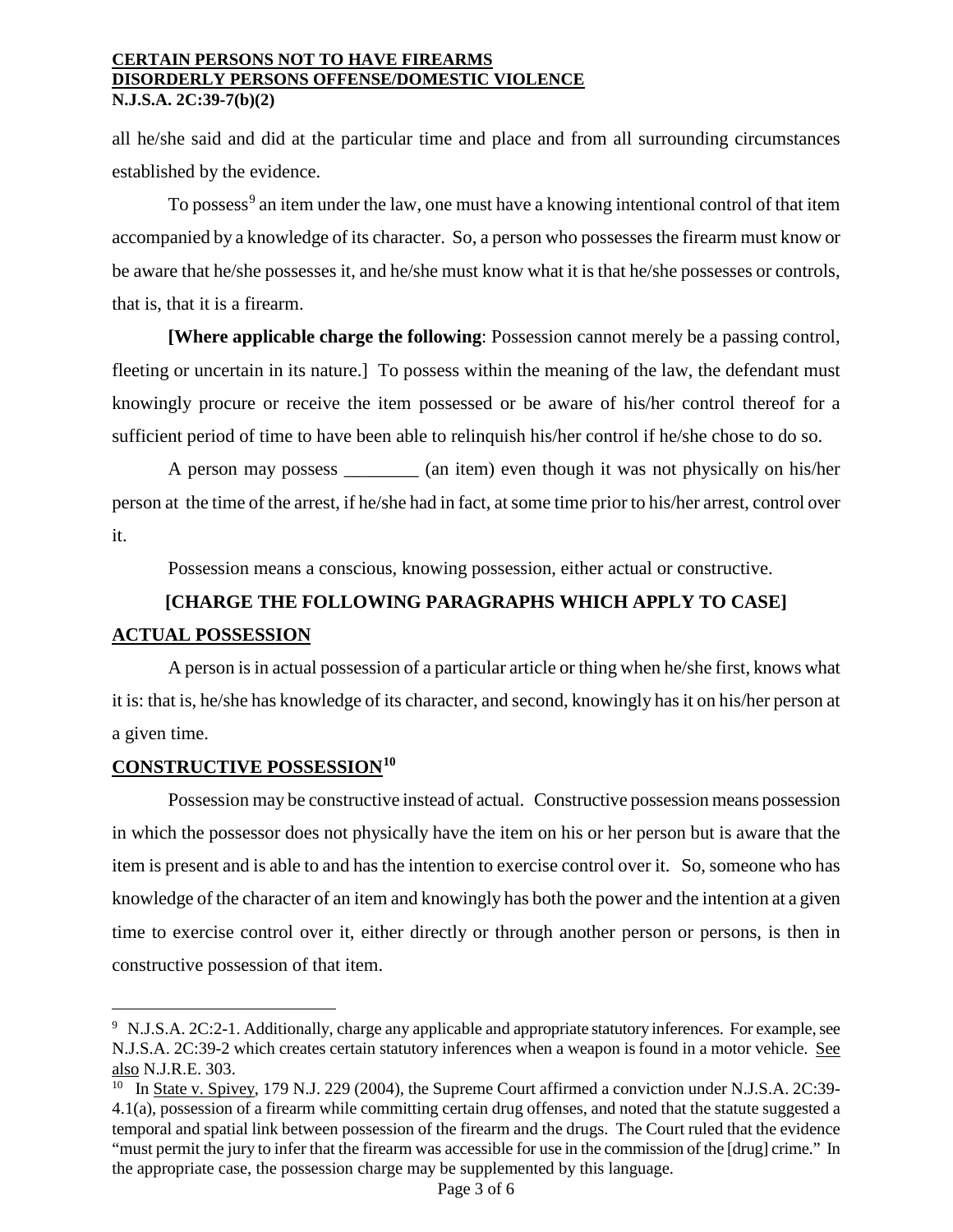#### **JOINT POSSESSION**

Possession may be sole or joint. If one person alone has actual or constructive possession of a thing, possession is sole. If two or more persons share actual or constructive knowing possession of an item, possession is joint.

#### **[Choose the appropriate option from the following two]**

#### **OPTION #1**

#### **[If defendant does not stipulate to the predicate offense, use the following]**

The third element that the State must prove beyond a reasonable doubt is that defendant is a person who previously has been convicted of [a] disorderly persons offense[s] involving domestic violence whether or not armed with or having in his/her possession a weapon. A disorderly persons offense is not a crime within the meaning of this State's constitution. Convictions of such offenses do not give rise to any disability or legal disadvantage based on a conviction of a crime.<sup>[11](#page-3-0)</sup> Domestic violence means the occurrence of one or more acts of [**choose appropriate**] [simple assault], [false imprisonment], [lewdness], [criminal mischief], [criminal trespass], [contempt of a domestic violence order pursuant to subsection b. of N.J.S.A. 2C:29-9 that constitutes a disorderly persons offense]<sup>[12](#page-3-1)</sup> inflicted upon

## **[CHOOSE APPROPRIATE]**

a person who is 18 years of age or older or who is an emancipated minor and who has been subjected to domestic violence by a spouse, former spouse, or any other person who is a present or former household member.<sup>[13](#page-3-2)</sup> An emancipated minor is [**choose appropriate**] [someone who is under 18 years of age but has been married] [someone who has entered military service] [someone who has a child or is pregnant] [someone who has previously been declared by a court or an administrative agency to be emancipated].<sup>[14](#page-3-3)</sup>

#### **OR**

a person, regardless of age, who has been subjected to domestic violence by a person with whom the person has a child in common or with whom the person anticipates having a child in common if one of the parties is pregnant.<sup>[15](#page-3-4)</sup>

#### **OR**

a person who has been subjected to domestic violence by a person with whom the

ī

<span id="page-3-0"></span> $11$  N.J.S.A. 2C:1-4(b).

<span id="page-3-1"></span><sup>&</sup>lt;sup>12</sup> These offenses are the only ones listed in N.J.S.A.  $2C:25-19(a)$ , defining domestic violence, which are disorderly persons offenses.

<span id="page-3-2"></span><sup>13</sup> N.J.S.A. 2C:25-19(d).

<span id="page-3-3"></span><sup>14</sup> N.J.S.A. 2C:25-19(e).

<span id="page-3-4"></span><sup>15</sup> N.J.S.A. 2C:25-19(d).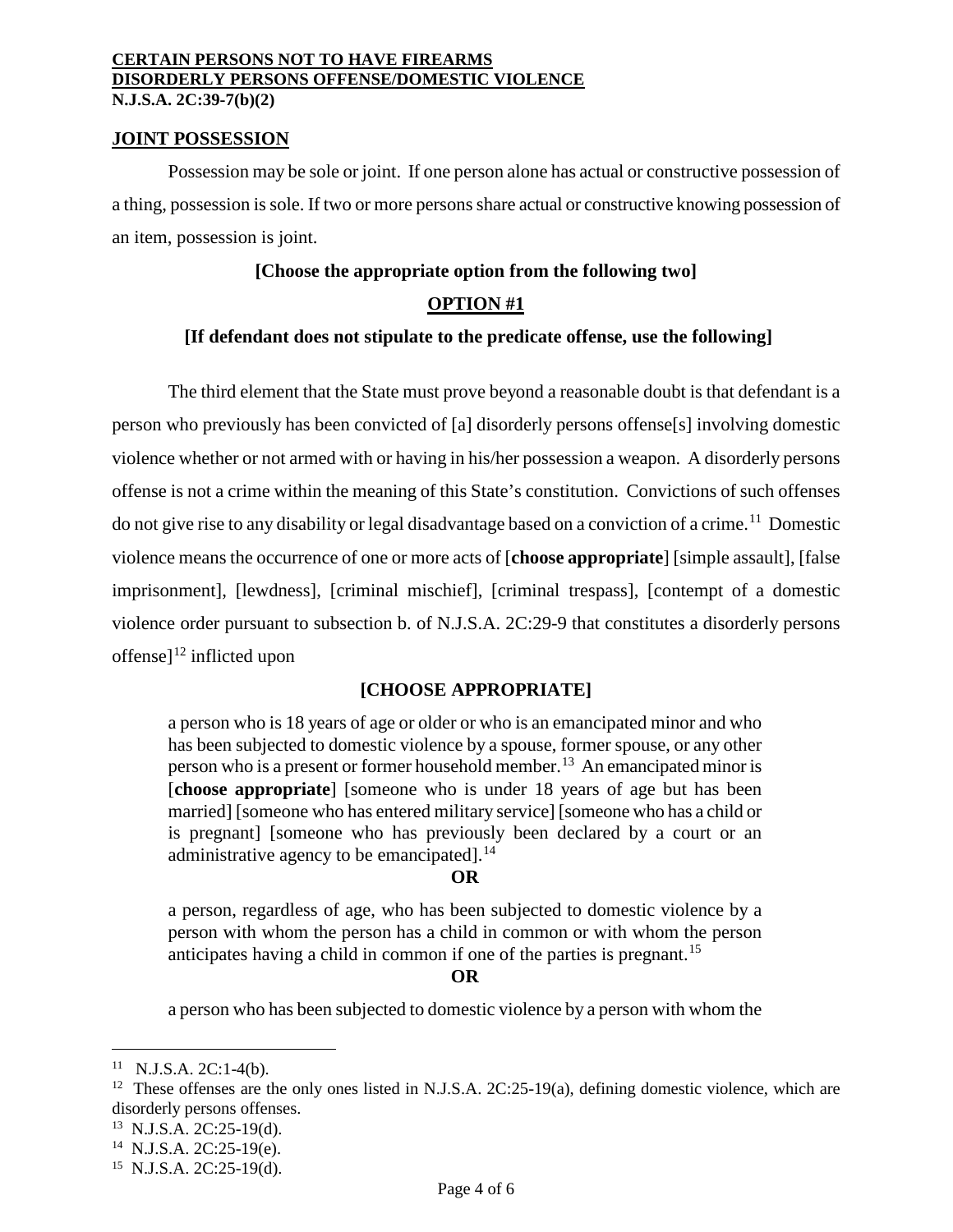person has had a dating relationship.[16](#page-4-0)

The term "convicted of an offense" means evidence of a judgment of conviction<sup>[17](#page-4-1)</sup> entered by a court of competent jurisdiction in New Jersey, or elsewhere.[18](#page-4-2) **[Read if appropriate**: If defendant has been convicted in another state, territory, commonwealth or other jurisdiction of the United States, or any country in the world, in a court of competent jurisdiction, of an offense(s) which in the other jurisdiction or country is comparable to the offense(s) of a disorderly persons offense involving domestic violence, then defendant is subject to the provisions of this statute, then read the following:<sup>[19](#page-4-3)</sup> The offense of  $\qquad$  is comparable to a disorderly persons offense in New Jersey. $20$ ]

## **OR**

# **OPTION #2**

## **[Where defendant does stipulate to the predicate offense, use the following]**

The third element the State must prove beyond a reasonable doubt is that defendant is a person who previously has been convicted [of the enumerated offense] [of the predicate offense]. In this matter, the parties have stipulated, or agreed, that defendant has previously been convicted of [an enumerated offense] [a predicate offense]. With regard to the stipulation, you should treat these facts as being undisputed, that is, the parties agree that these facts are true. As with all evidence, undisputed facts can be accepted or rejected by the jury in reaching a verdict.

## **[Charge in all cases]**

Normally evidence [of defendant's prior conviction(s)] or [of the predicate offense(s)] is not permitted under our rules of evidence. This is because our rules specifically exclude evidence that a defendant has committed prior offenses when it is offered only to show that he/she has a disposition or tendency to do wrong and therefore must be guilty of the present offense. However, our rules do

ī 16 N.J.S.A. 2C:25-19(d).

<span id="page-4-1"></span><span id="page-4-0"></span><sup>&</sup>lt;sup>17</sup> In New Jersey Superior Court, this document is known as a Judgment of Conviction. However, in Municipal Courts throughout this state and in other jurisdictions, the name of the document may vary.

<span id="page-4-2"></span><sup>&</sup>lt;sup>18</sup> When a defendant does not stipulate to a predicate offense under the certain persons statute, the State shall produce evidence of the predicate offense: the judgment of conviction with the unredacted nature of the offense, the degree of offense, and the date of conviction. See State v. Bailey, supra. The court should redact from the Judgment of Conviction any information not relevant to what the Bailey holding permits. <sup>19</sup> N.J.S.A. 2C:39-7(c).

<span id="page-4-4"></span><span id="page-4-3"></span><sup>&</sup>lt;sup>20</sup> Whether the foreign offense satisfies this provision is a question for the trial judge. State v. Schumann, 111 N.J. 470, 475 (1988).